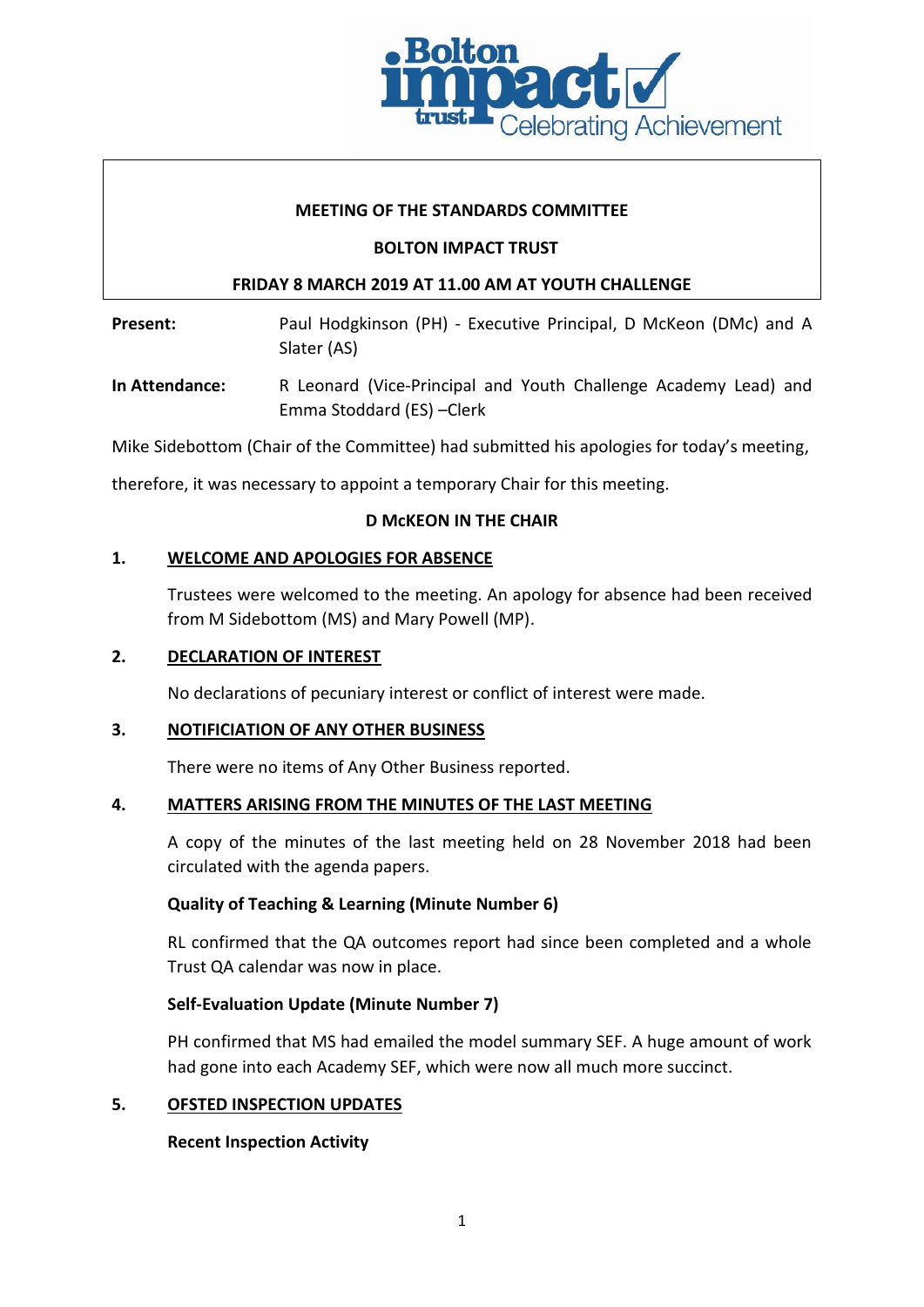

The Executive Principal provided an overview of the recent Ofsted inspections:

**Forwards Centre** – 1-day Section 8 inspection. Maintained the judgement of Good from the last inspection – recommendation made for a Section 5 inspection to take place. PH stated that he felt there was enough evidence to be judged as outstanding.

**PLC** – 1-day Section 8 inspection. Maintained the judgement of outstanding. The inspector had commented on the excellent level of support, guidance, care and education provided to pupils and stated that it had been a privilege to visit the Academy.

## **Park School**

The Trust Board having designated details of the discussion that followed as confidential in accordance with Article 125 of the Articles of Association, this information is excluded from these minutes.

**Youth Challenge** – 2-day Section 5 inspection. PH stated that the inspector had identified National Lead practice during the inspection and had judged the provision as outstanding. The inspector had challenged the breadth of curriculum on offer, but the Academy Lead had been able to evidence a wider curriculum offer for individual pupils. The inspector had agreed that the curriculum offered was wide enough and outsourced where need be. RL stated that the inspector had judged the primary provision as outstanding during day 1, but it was very difficult to judge teaching as outstanding in the secondary provision against the Alternative Provision handbook. PH stated that the inspector had commented on the clear governance systems in place and the challenge provided by the Standards Committee and LGBs. The inspector had stated that this level of challenge was rarely seen.

DMc offered congratulations on behalf of Trustees to all members of staff in each Academy for their hard work in securing such excellent outcomes. DMc asked about the next steps for the Trust. PH stated that there would be a focus on promoting models of best practice locally and nationally, but also within the Trust.

### **Lever Park SEF**

A copy of the Lever Park Academy SEF had been circulated with the agenda papers.

PH stated that the focus would now need to switch to Lever Park as an Ofsted inspection would be imminent. This would be a Section 5 inspection and the SEF was currently judging the provision as good. In response to questions RL stated that the curriculum offer was excellent, teaching had been addressed and would be discussed further in the Quality of Assessment, Teaching & Learning report. RL stated that there would need to be a focus on English - an English teacher had left, and an advert had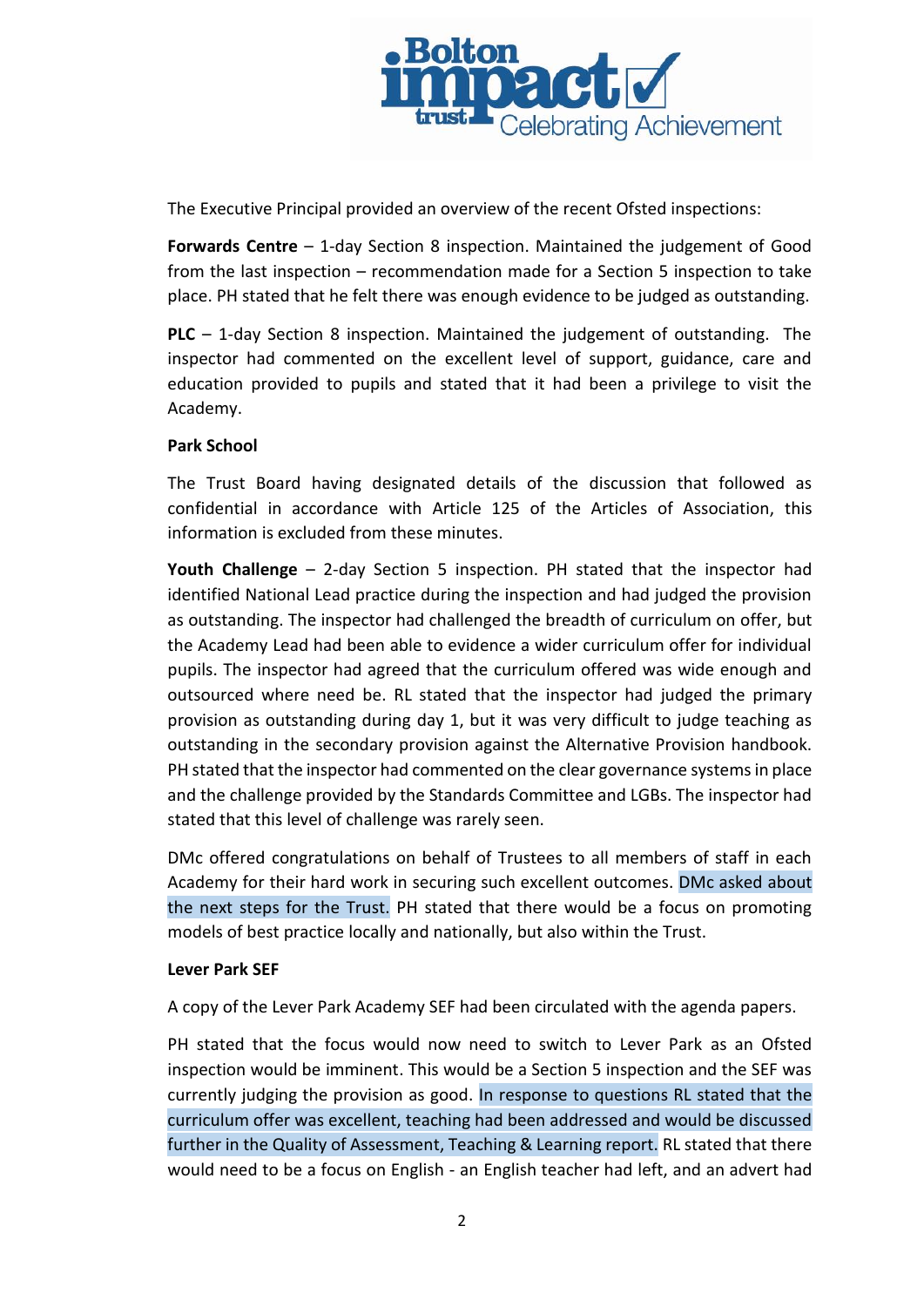

since been placed. DMc asked whether A Woosey, as an Outstanding Leader, could be placed in Lever Park on a temporary basis to provide support and mentoring. RL reported that A Woosey was currently working in Lever Park every Wednesday. DMc stated that the Trust may need to consider providing a higher level of support across all academies and this could be achieved by appointing a Director model for English & Maths, who could be parachuted into academies as and when needed. AS asked if there was any collaborative planning in place. RL reported that the Academy Lead had dedicated several Friday afternoons to this. DMc stated that this was a good model to adopt. AS asked if there were still teachers on long-term sickness absence. RL reported that this had been addressed during the staffing restructure and some members of staff had taken voluntary severance.

AS referred to the SEF document and asked what the crossings out referred to. RL reported that these were completed actions. DMc suggested that the report could be colour coded to show completed actions but also to show the impact i.e. Red – completed but no impact yet seen.

PH stated that there had been huge improvements at Lever park since 2014. Issues had been identified and addressed and the overall profile was very positive. There were still improvements needed but remarkable strides had been made and this needed to be considered despite any Ofsted judgement that may be received.

### **6. PUPIL OUTCOMES REPORT**

An Outcomes Report had been circulated prior to the meeting.

RL provided an overview of the Phase 1 and Phase 2 outcomes for each Academy.

RL stated that there was a constant focus on attendance at Youth Challenge Primary and although attendance data had dropped, the swing data had remained the same. Trustees were informed that attendance at Youth Challenge was very positive when compared against national AP attendance data. RL reported that case studies were available for individual pupils, clearly showing actions and impact at both Phase 1 and Phase 2.

Trustees were informed that exclusions had increased in both Youth Challenge Primary and Secondary provision. RL reported that she was responsible for authorising every exclusion and a decision was never made until the end of the day.

DMc stated that the Phase 1 and Phase 2 reporting was excellent for each Academy and provided consistent reporting to the LGB. PH stated that Phase 1 was critical to how the curriculum was then designed for individual pupils.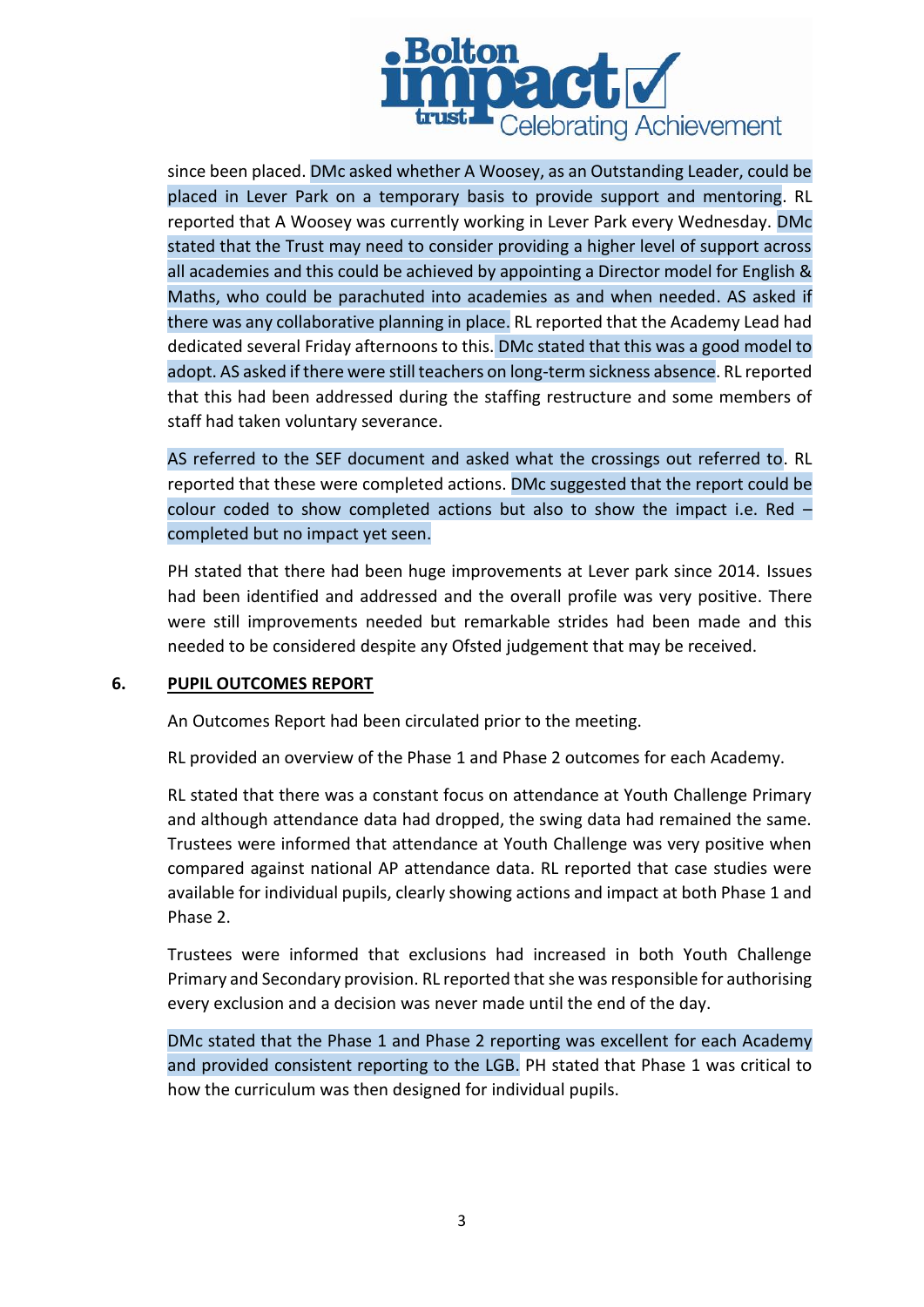

PH referred to the Lever Park outcomes and stated that the core focus this term was Phase 1. RL referred to the Phase 2 outcomes and reported that the work undertaken via the Hubs included moderation and work scrutinies and the impact of this was now being seen. DMc stated that in the individual cases where Phase 2 outcomes had not yet been met, Phase 1 should clearly explain why this was the case.

In response to questions about the Youth Challenge Secondary Phase 2 outcomes, RL reported that the maths data was stronger than the report showed, and this would be addressed.

## **7. QUALITY OF ASSESSMENT, TEACHING & LEARNING**

#### **Lever Park**

The Trust Board having designated details of the discussion that followed as confidential in accordance with Article 125 of the Articles of Association, this information is excluded from these minutes.

### **Park School**

The Trust Board having designated details of the discussion that followed as confidential in accordance with Article 125 of the Articles of Association, this information is excluded from these minutes.

# **Youth Challenge (Primary and Secondary)**

RL reported that there had been a major improvement in books across the board. Previously 5/9 teachers had required improvement in their books, but this was now only 1/10. The addition of two new teachers had strengthened both the Maths and English teaching teams. In response to questions RL reported that both these teachers had come from mainstream schools. PH added that mainstream practitioners on the LGBs had also been very productive and had brought a different perspective to the Board.

# **8. DATES OF NEXT TRUSTEE COMMITTEE MEETINGS**

**Agreed:** That the next meeting dates be as follows:

Friday 14 June 2019 at 11.00am\*

\*AS offered his apologies in advance of the summer term meeting.

# **9. ANY OTHER URGENT BUSINESS**

There were no items of Any Other Business.